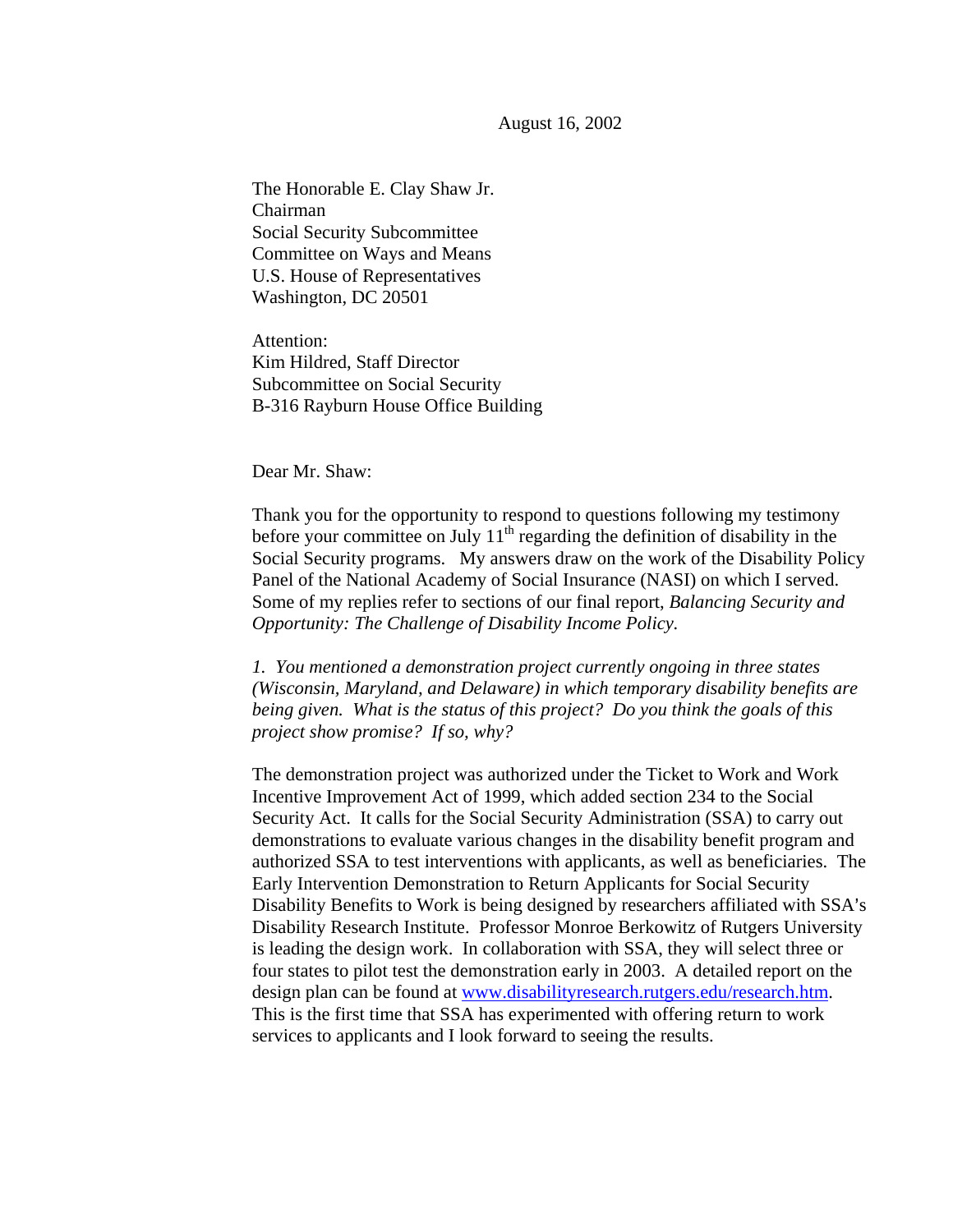Page Two Letter to E. Clay Shaw Jr. August 16, 2002

*2. You stated in your testimony that in conducting their research on disability income policy, NASI concluded that determining disability should be based on the amount of earnings that an individual is capable of achieving. Can you provide your thoughts as to why determining disability should be based on earnings? Why is it important to use this criterion? What should be the threshold of earnings to determine an individual's capacity to work?* 

My main point was that *work disability*—that is loss of capacity to earn a living from work—is the right concept for determining eligibility for wage-replacement benefits from Social Security. This definitional concept fits with the purpose of Social Security, which is to provide income to partially replace lost wages.

The NASI Panel reviewed a range of other disability definitions. It concluded that different definitions are appropriate for programs that offer different kinds of services or benefits. For example:

- A definition based on need for assistance with activities of daily living is appropriate for determining who should receive help in paying for services that assist with these activities.
- A definition based on need for, and likely benefit from, vocational rehabilitation services, is appropriate for deciding who should be eligible for publicly financed VR services.
- A broad definition that encompasses all who are at risk of discrimination in employment or public access is appropriate for defining who is protected by civil rights legislation in the Americans with Disabilities Act.

When the purpose of the program is to provide cash benefits to help people meet their living expenses because of they are unable to earn wages from work, then a definition based on work incapacity is appropriate.

The Panel found that the definition of work disability used in the Social Security program is very strict. It is more stringent that definitions commonly used in private short-term, or long-term disability insurance. It is also more strict than definitions used in many public employee benefit systems for federal, state, or local employees. A less strict definition of work disability for Social Security would allow more people to qualify for benefits and, consequently, would increase the cost of the program. (The Panel's review of other definitions is in chapter 4 of *Balancing Security and Opportunity*, which I submitted for the record.)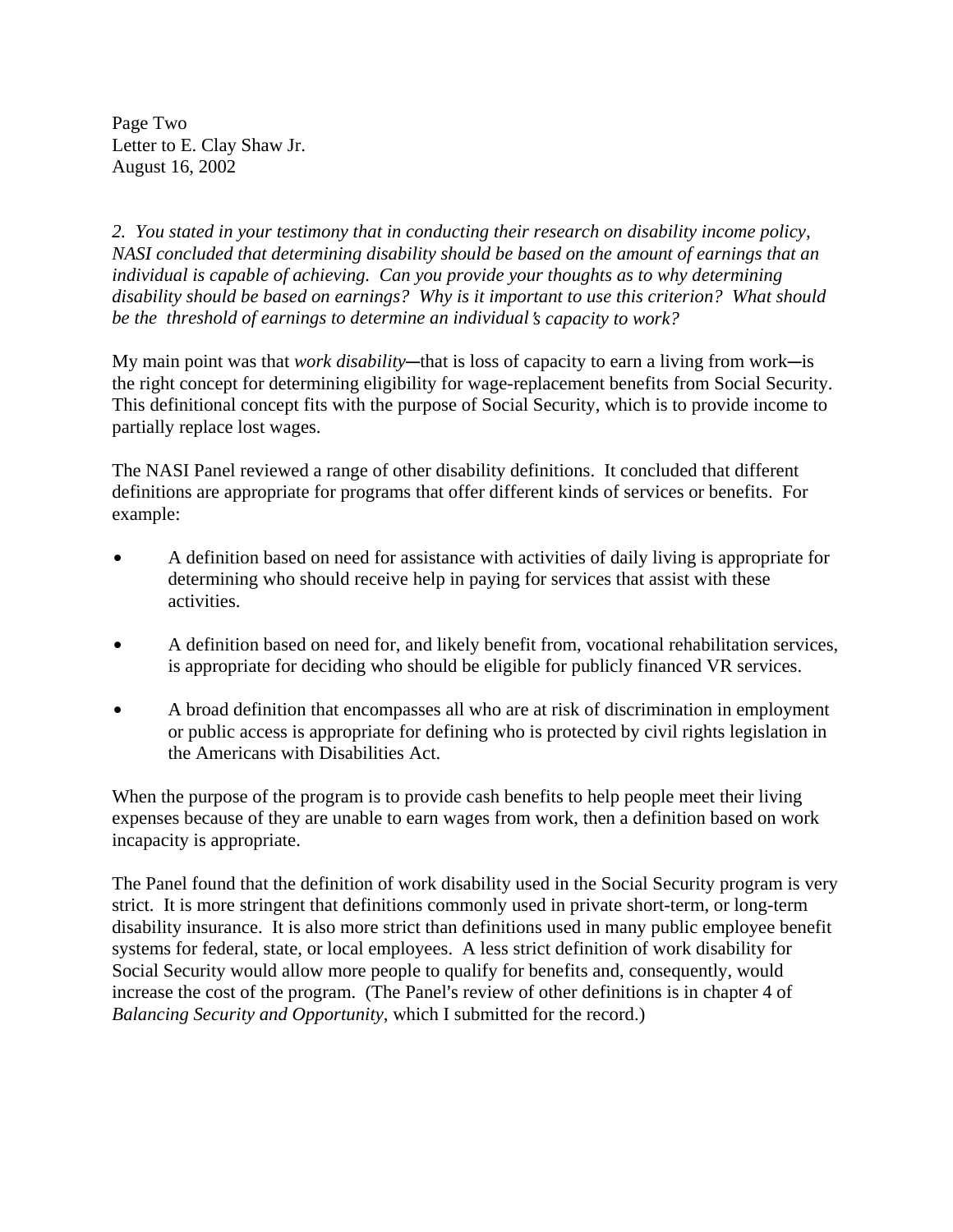Page Three Letter to E. Clay Shaw Jr. August 16, 2002

*3. Do you think it is time to view disability in the context of short-term and long-term? If so, why? What would be the advantages? If not, why not? What would be the drawbacks?* 

Short-term disability insurance (STDI) is now provided in five State programs: California, Hawaii, New Jersey, New York, and Rhode Island. It is also offered by some employers in other States. Many European countries provide STDI to all their citizens.

Short-term disability insurance has a number of advantages from the perspective of both workers and employers.

- First, STDI provides income continuity for workers when they have health problems that are a temporary impediment to work. The worker retains the job to which he or she is expected to return after full recovery. There is an advantage to the employer and other workers in supporting sick workers while they recover at home instead of "working sick" to the detriment of the productivity, health, and safety of other workers.
- Second, STDI provides support during the first phase of what may turn out to be a longterm, or permanent, impairment. The worker retains a connection to his or her employer and may be able to return to a different job with the same firm when the medical condition is stable.

The NASI Panel found that many American workers lack the protections of short-term disability insurance. Fully 30 percent of private sector employees have neither formal sick leave nor short-term disability insurance. Another 26 percent of such workers have only sick leave, which typically pays for a few days or weeks-far less than the five month waiting period for Social Security disability insurance.

The NASI Panel considered a proposal to adopt universal short-term disability insurance in the United States, but did not recommend it because of its cost. The rationale for such a proposal would be threefold: to fill gaps in income during temporary disability; to promote early intervention by linking workers with return to work services to accommodate permanent impairments; and, it is hoped, to reduce reliance on long-term disability benefits. The main drawback of such a proposal is its cost. One study, done a number of years ago, estimated that such a plan would cost roughly 1 percent of earnings that are subject to Social Security taxes (*Balancing Security and Opportunity*, p. 24).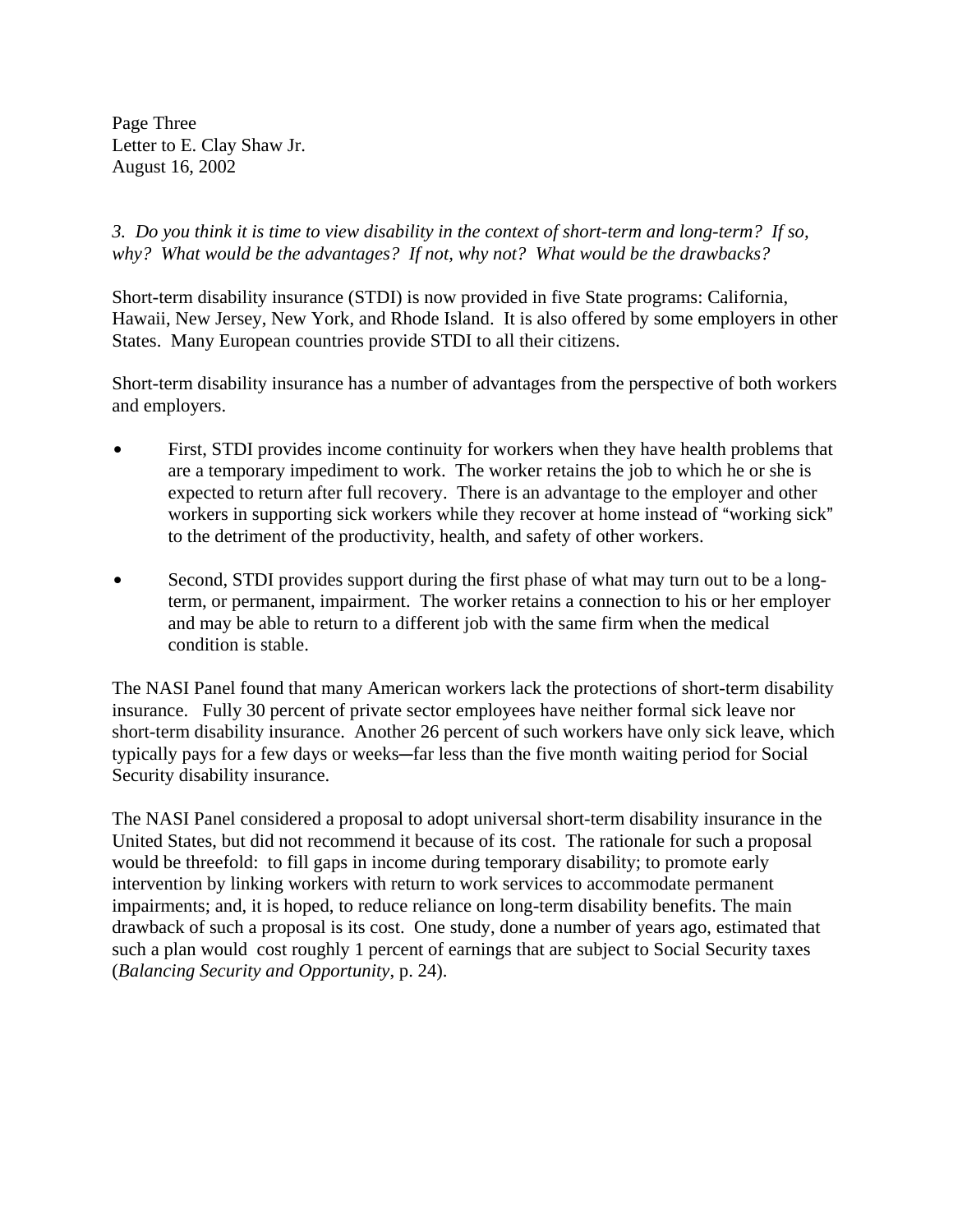Page Four Letter to E. Clay Shaw Jr. August 16, 2002

*4. Some have suggested time-limiting benefits to individuals who may need cash assistance while they are participating in vocational rehabilitation services. What are your views on this?* 

The NASI Panel considered a policy of imposing time limits on Social Security disability benefits, but did not recommend it. Such a policy is very different from short-term disability insurance. Accordingly, it is not likely to have the same advantages unless other features of STDI are also adopted. Key differences between STDI and Social Security disability insurance include the following:

- STDI begins at the onset of disability, or after sick leave has been used, without a 5 month waiting period before interventions begin.
- Ill or injured workers on STDI continue their connection with the current employer. A job remains available for them. DI beneficiaries, in contrast, no longer have a job.
- Employers who provide STDI usually provide health insurance as well. In 2000, just over half (52 percent) of private sector employees were included in their employers' health insurance plans, while about a third (34 percent) were covered by short-term disability benefits (U.S. Department of Labor, 2002). The health coverage continues while the worker is on short-term disability benefits so that he or she has access to treatment. Applicants for Social Security benefits, in contrast, include people who did not have health coverage on their prior job and those who lost health coverage when they left their jobs.
- The definition of disability for STDI is less strict than the Social Security test. It typically relates to "inability to do one's own job" rather than "inability to perform any significant work in the national economy."
- Finally, when private sector return-to-work efforts are not successful, employers or their insurers often help the individual qualify for Social Security benefits. In contrast, if Social Security were time-limited, there would be no other safety net to turn to.

The NASI Panel found that current Social Security policy already has aspects of time limits, which can set an expectation for return to work when that is feasible. That is, when benefits are first allowed, beneficiaries who have some prospects for medical recovery or return to work are scheduled for a continuing disability review (CDR) within the next  $1-3$  years. During that time, they may get vocational services. When implemented with compassion and integrity, CDR policy can set an expectation of recovery or return to work when that is feasible, while still providing continued support for those who don't recover or find jobs they can do.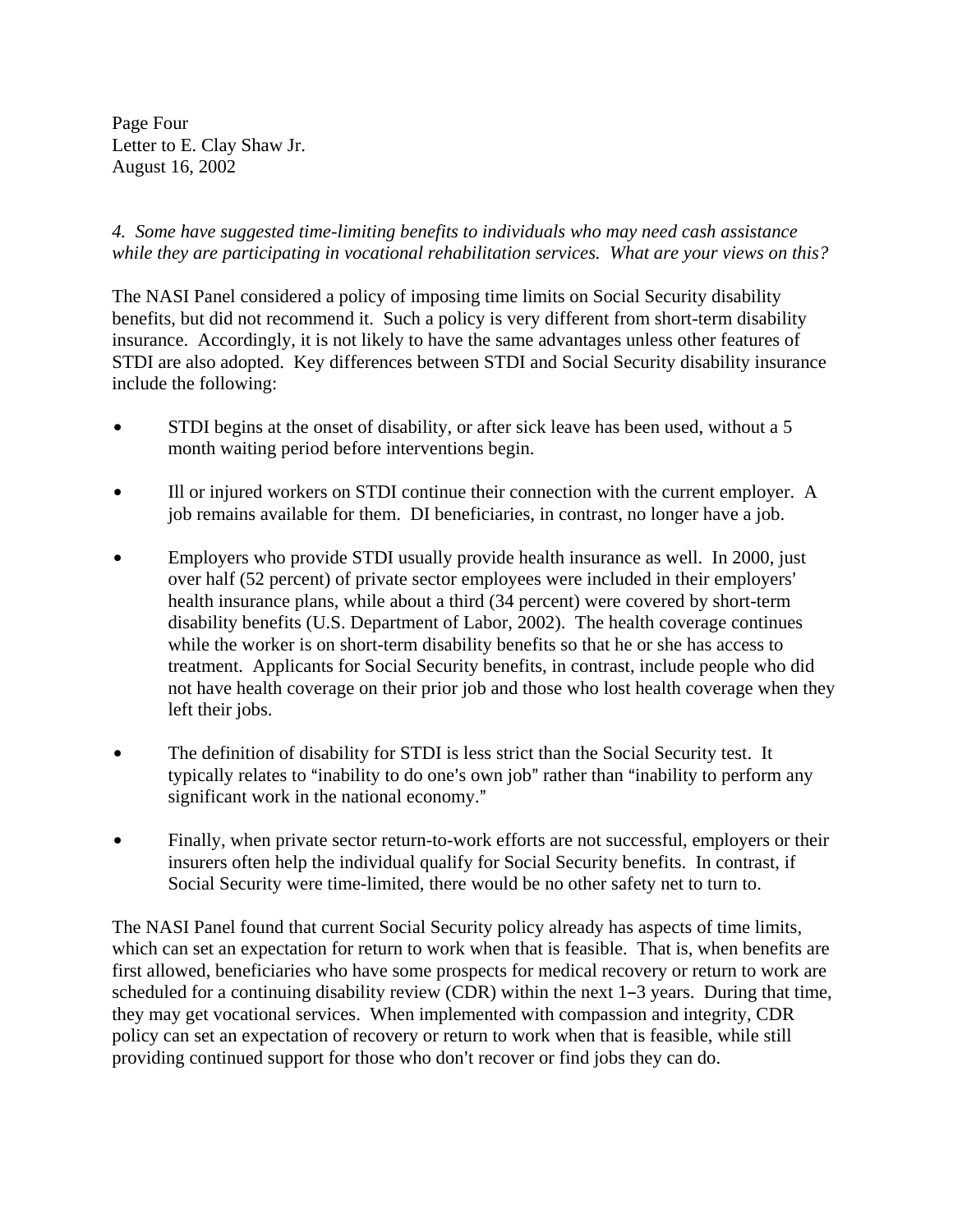Page Five Letter to E. Clay Shaw Jr. August 16, 2002

There are three other points I would like to make about return to work and Social Security disability benefits. First, the NASI Panel emphasized that the large majority of beneficiaries will not be able to return to work. It is a program for people with very severe and long-lasting impediments to work. The title of our report reminds us of this, *Balancing Security* (for those who can not return to work) *with Opportunity* (for those who can).

Second, it is important to measure our successes well. The return-to-work rate varies greatly depending on the period of time being examined. We often hear a very low return-to-work rate of less than 1 percent. This rate compares the number of people who return to work in a year with the total number of people on the DI rolls that year. But recovery and return to work take time.

The Panel received special tabulations from the Social Security Administration that followed people who entered the DI rolls in a given year over the next 5 to 6 years. These data show more positive results about the fraction of beneficiaries who recovered or returned to work, as well as sobering results about others (*Balancing Security and Opportunity*, page 110). The results are attached as Table 1. Within 5 to 6 years of entering the DI rolls:

- Just over half (53 percent) of people were still on the disability benefit rolls;
- Fully a quarter (26 percent) had died;
- Nearly a fifth (18 percent ) had shifted to retirement benefits; while
- About 3-4 percent had recovered or returned to work.

The 3–4 percent success rate may not be as high as some would like, but it is better than the more common figure of less than 1 percent. Perhaps more important, these data show (as we would hope) that younger beneficiaries are the most likely to recover or return to work. When measured as a percent of those who were still alive and not retired, 6 percent of all beneficiaries had left the rolls because of recovery or return to work. They include:

- 11 percent of those under age 40 and
- 13 percent of those under age 30.

The  $11-13$  percent success rate for young adults leaving the DI rolls is better news than we usually hear. These data covered the period between 1988 and early 1994. During part of that time, SSA had stopped doing continuing disability reviews in order to process a backlog of new claims, because it lacked the resources to do both. It would be useful to know whether results are different now. You could ask SSA to provide this kind of information each year so that policy makers can track how changes in policy, administrative practices, and the broader economy affect recovery and return-to-work rates.

Page Six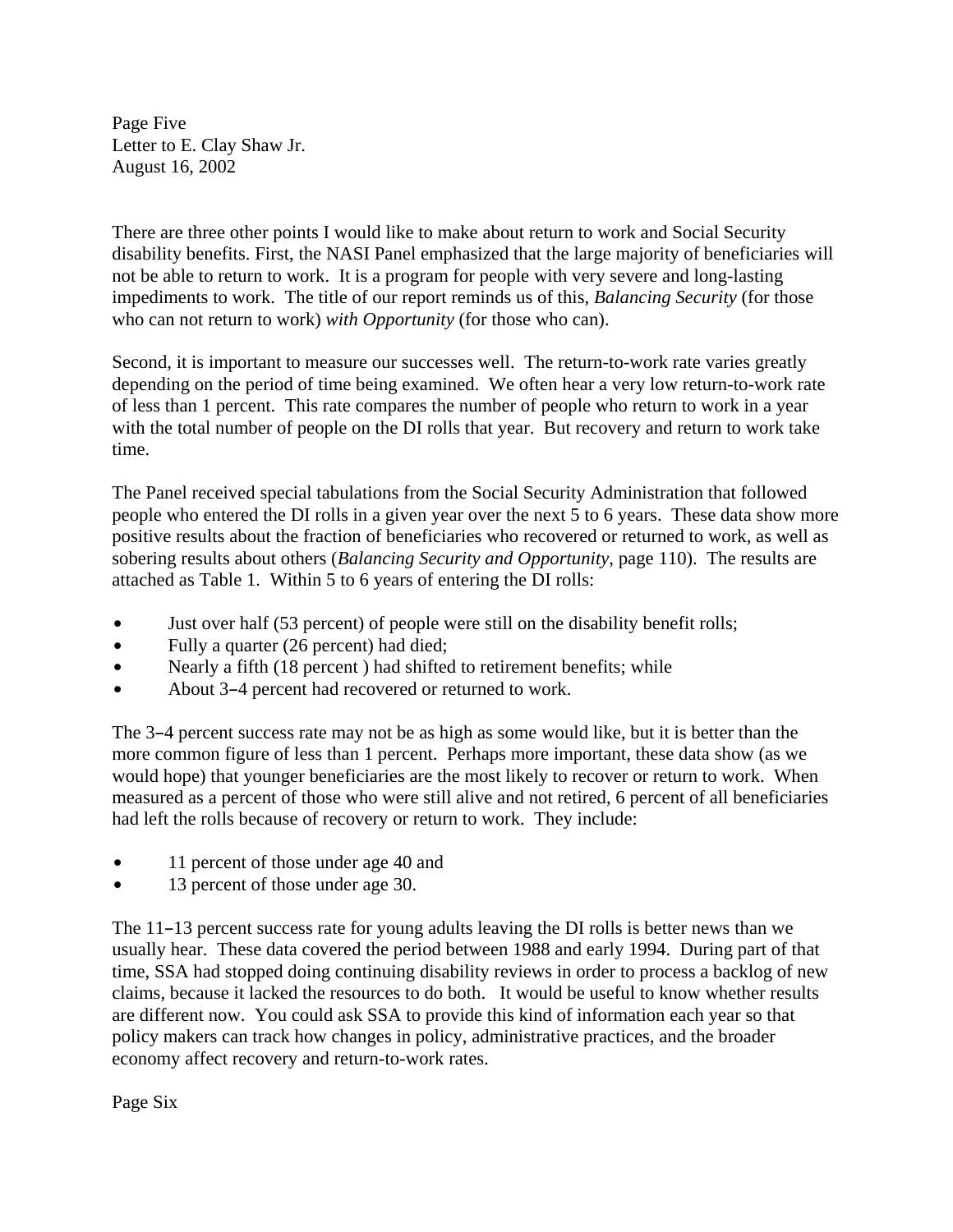Letter to E. Clay Shaw Jr. August 16, 2002

This brings me to my last point. The NASI Panel urged that SSA be provided adequate administrative resources so that it can fairly and promptly decide new claims and conduct continuing disability reviews as called for in current policy. Failure to properly fund administration ill serves both beneficiaries and taxpayers.

*5. It has also been suggested that SSA should refer claimants for vocational rehabilitation when they apply for benefits. What are your views on this issue? Do you believe state vocational rehabilitation bureaus have the resources to potentially serve such an influx of people?* 

It is clear that State vocational rehabilitation (VR) agencies are not equipped to serve all applicants for Social Security disability insurance and SSI disability benefits. In fiscal year 1999, VR agencies served about 1.2 million people and rehabilitated about 232,000 (U.S. Department of Education, 2001). In fiscal year 2000, SSA received about 1.6 million applications for Social Security disability insurance and about 1.6 million applications for SSI benefits, most of which were for disability (SSA, 2001). (Some individuals may have applied for both types of benefit.) It is highly unlikely that VR agencies could serve more than twice as many people with their current resources. More importantly, many people who receive Social Security or SSI disability benefits are not good candidates for the services State VR agencies offer.

The NASI Panel examined the experience of VR agencies in placing Social Security and SSI beneficiaries and other clients in competitive employment. It found that VR agencies had higher success rates with young adults and that many of the clients they had successfully placed were not received Social Security or SSI (*Balancing Security and Opportunity*, table 6-2, page 106). While some have criticized VR agencies for not serving more Social Security and SSI beneficiaries, their results with non-beneficiaries are also important. In many of these cases, VR agencies may be "getting rehabilitation first" so that their clients get the assistive devices and training they need without turning to the Social Security program.

*6. Do you believe the Listing of Impairments should be altered in terms of their consideration of prescribed treatment, or the availability of assistive technology or advanced prosthetics in determining disability?* 

The NASI Panel concluded that listings should be regularly reviewed and updated in light of changes in medical technology, the nature of impairments, and the demands of work. This analysis is discussed in chapter 5 of *Balancing Security and Opportunity*, which I submitted for the record.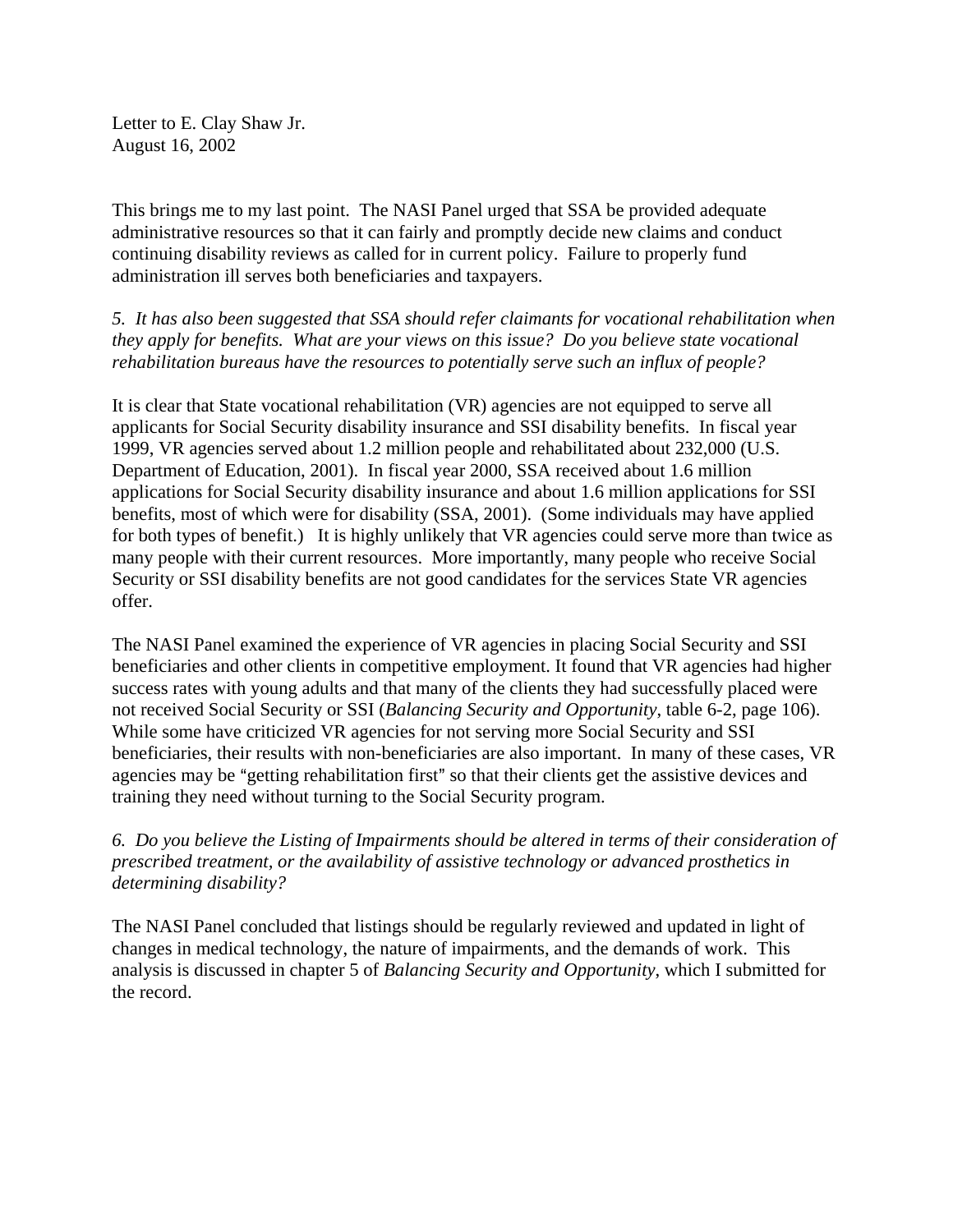Page Seven Letter to E. Clay Shaw Jr. August 16, 2002

*7. The SSA is faced with a potential problem about how to assess whether an individual would be able to perform any work—part of the criteria for assessing disability. It now uses the Dictionary of Occupations Titles to help assess whether an individual is able to work—but, this source has not been updated since 1991, and the Department of Labor does not plan to update it*  again. Instead they have created a replacement, called the O<sup>\*</sup>NET—but this does not contain all *the detail about the physical or mental demands of any particular job. How would you recommend SSA solve this problem?* 

The NASI Panel did not address this specific issue. This is a separate and important question. If the Committee wanted NASI to undertake such a study, I would be happy to propose it to the NASI Board of Directors, on which I serve.

*8. Some have suggested that the \$780 substantial gainful activity (SGA) amount for disability is too low to be able to provide an individual with any of the basic necessities, and that it should be raised to the level provided to individuals who are blind, which is \$1,300. What do you think is the right amount that an individual should be able to earn before he or she cannot receive benefits?* 

NASI's Disability Policy Panel review the SGA threshold and recommended changes in it. At the time, the threshold was \$500 a month. It had remained \$500 since 1990 and had been \$300 between 1980 and 1990. We recommended that the SGA threshold be updated to the amount it would have been had it been indexed to keep pace with wage growth since the beginning of the DI program. That would have been about \$760 in 1996. We further recommended that it be indexed to keep pace with wage growth in the future (*Balancing Security and Opportunity*, pages 159–160). Changes consistent with the Panel's recommendations were adopted in regulations during the 1990s.

To raise the SGA threshold to \$1,300 would enable more people with significant impairments to receive Social Security disability benefits. Consequently, it would increase the cost of the DI program. The NASI Panel considered, but did not recommend, this change because its charge was to propose low-cost ways to strengthen the connection between disability benefits, rehabilitation, and work.

*9. It is always helpful to get the perspectives on issues from the private sector. In his testimony, Dr. Anfield provided some interesting recommendations based on his experience in the private sector. His three key recommendations were to:* 

\$ *Adopt benefits that emphasize a return to work (providing transitional work funding, partial payment, and rehabilitation services);*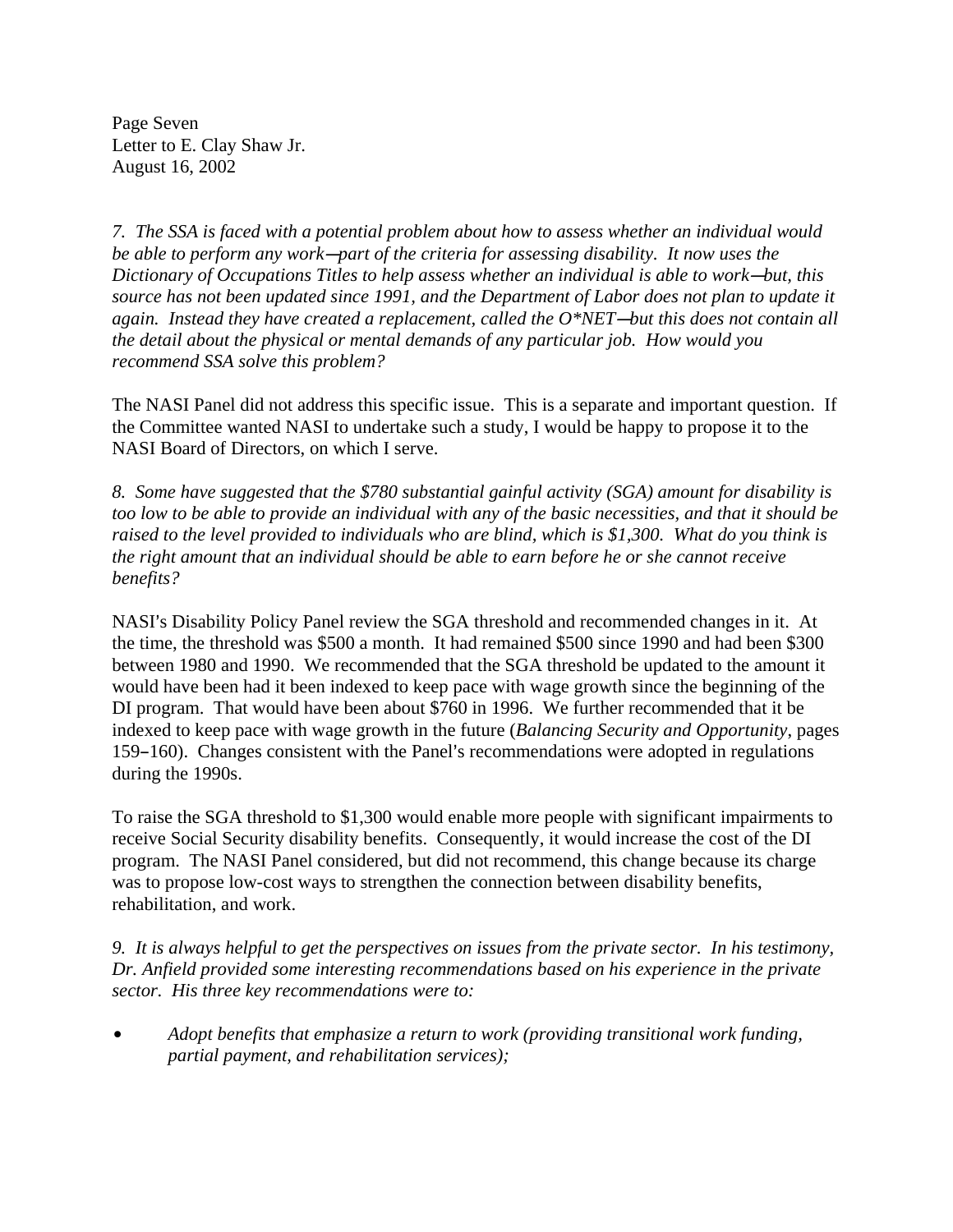Page Eight Letter to E. Clay Shaw Jr. August 16, 2002

- Acknowledge that recovery is incremental (work with individual at every state of *recovery to determine the level of functioning); and*
- **•** Offer expanded definitions of disability so that individuals can focus on becoming self*sufficient.*

*Can you provide comments on each of Dr. Anfield's recommendations? Do you think these are valid recommendations? Will they work? If SSA adopts these recommendations into their policy, will claimants benefit?* 

These recommendations represent enlightened disability management in the private sector. I, too, have private sector experience in disability management. If these initiatives were widely adopted in the private sector, somewhat fewer people would turn to Social Security. As I mentioned earlier, workers with severe impairments turn to Social Security when private disability management efforts don't work or aren't available because employers don't provide private disability insurance and disability management in the first place. I would add that employers and private insurers have flexibility in their policies that is not available in public programs. In the private sector, we can use discretion to offer services and supports over and above those required in our contractual obligations to workers when we believe those efforts will be cost effective. Return to work investments can be cost-effective when workers have special skills that are difficult and costly for the employer to replace. Less skilled workers who are easily replaced by healthy, and perhaps younger and lower paid workers, are not as likely to receive added investments in return to work.

As a public program, Social Security has an obligation to treat all applicants equally. The benefit expansions Dr. Anfield proposes are likely to benefit some Social Security claimants. Others would not benefit. The changes are also likely to increase the cost of the program.

Thank you for the opportunity to respond to these questions. I will be happy to provide any other information that would be helpful to the Committee or its staff.

Sincerely,

Patricia M. Owens Member NASI Disability Policy Panel

Enclosures References Table 1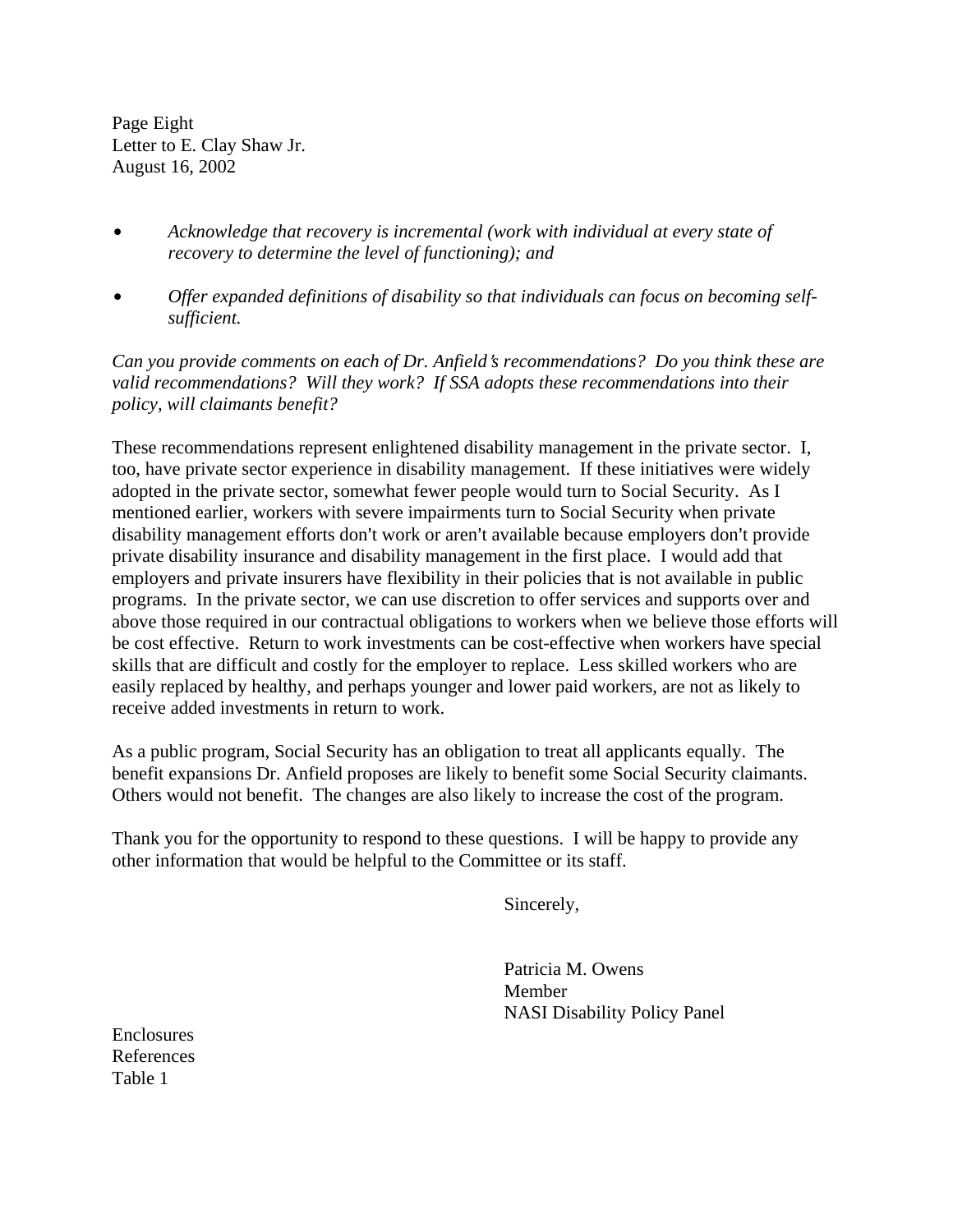## **References**

*Balancing Security and Opportunity: The Challenge of Disability Income Policy*, Jerry L. Mashaw and Virginia P. Reno, eds, (1996). Report of the Disability Policy Panel, National Academy of Social Insurance.

Berkowitz, Monroe, (2002). *Designing an Early Intervention Demonstration to Return Applicants for Social Security Disability Benefits to Work*, Disability Research and Education Program, Rutgers University, www.disabilityresearch.rutgers.edu/research.htm.

U. S. Department of Labor, (2002). Employee Benefits in Private Industry, 2000, News, USDL: 02-389, July 16.

U.S. Social Security Administration, (2001). *Annual Statistical Supplement to the Social Security Bulletin, 2001*, Tables 2.F5 and 2.F6.

U.S. Department of Education, (2001). Rehabilitation Services Administration, *Report No. 33: Persons Served (Status 10-30) and Rehabilitated (Status 26) and Employee Person-Year, FY 1999.*